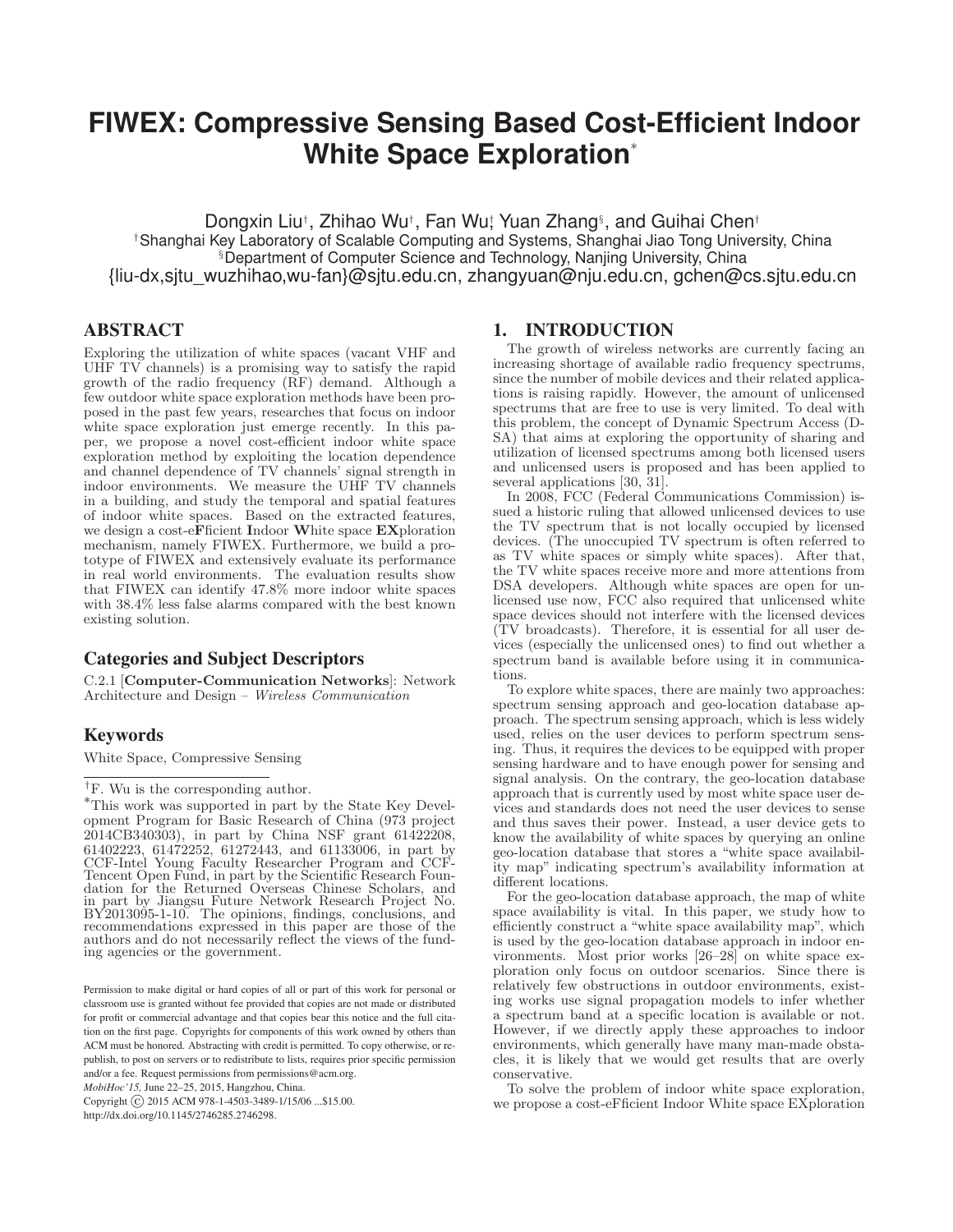mechanism, called FIWEX. Intuitively, one can always solve the problem by deploying a large number of RF-sensors that cover the entire floor in a building. However, this could incur a large amount of expense on the sensors. By strategically deploying only a limited number of sensors, FIWEX is able to reconstruct the white space availability map of the entire floor with a small number of RF sensors at high accuracy. Due to the innovative utilizations of 1) the existence of strong channel, 2) the location dependence as well as channel dependence of channels' signal strength in indoor environments, 3) the compressive sensing technique, and 4) a well designed k-medoids-based sensor deployment method, FIWEX features a promising efficiency on the total number of sensors deployed and reconstruction accuracy.

The main contributions of this paper are as follows.

- We perform indoor white space measurements in a building for two weeks. The measurement results confirm that (1) there exists strong channels whose signal strength is at least 5dB greater than the white space threshold. (2) indoor white spaces' signal strength has both location dependence and channel dependence. These two key characteristics allow us to efficiently explore indoor white spaces without making a very dense deployment of RF-sensors over the entire building.
- We propose FIWEX, a cost-efficient indoor white space exploration mechanism that does not require user devices to sense the spectrum by themselves. By taking strong channels, location dependence, and channel dependence into consideration, we propose a novel data reconstruction algorithm based on compressive sensing technique to reduce the number of sensors needed for detection. In addition, we design an innovative sensor deployment method to improve the reconstruction accuracy.
- We have built a prototype of FIWEX, and evaluated its performance with real-world experiments. First, we evaluate FIWEX's performance compared to WIS-ER, the best indoor white space identification system so far. In average, FIWEX can identify 47.8% more indoor white spaces with 38.4% less false alarms compared to WISER. Then, we studied the performance versus the number of indoor sensors.

The remainder of the paper is organized as follows. We introduce our indoor white space measurement experiments in Section 2. We describe system model of FIWEX in Section 3. In Section 4, we provide detailed algorithms of FIWEX, including compressive sensing based data reconstruction and the sensor deployment method. In Section 5, we present evaluation results. Related work and conclusions are in Section 6 and Section 7, respectively.

# 2. INDOOR WHITE SPACE AVAILABILITY MEASUREMENT

We perform our indoor white space measurement in the third floor of a building. The purpose of the indoor white space measurement is exploring strong channels and locationchannel dependence of indoor white spaces. These features will be utilized in designing the indoor white space exploration mechanism in Section 3.

#### 2.1 Measurement Setup

The measurement device (Figure 1) we used consists of a USRP N210, an omni-directional receive antenna, a laptop and a uninterrupted power supply (UPS). The daughterboard of our USRP is SBX with 5-10 dBm noise figure. We



**Figure 1: The measurement device.**

calibrate the device using a RF signal generator to get the accurate signal strength. As suggested by FCC [1], the gain of the antenna is also taken into consideration during the calibration process.

A number of different methods were proposed for identifying the presence of signal transmissions, such as energy detection, waveform-based sensing, and matched-filtering [18]. Here, we choose energy detection, since it is the most common way with low computation and implementation complexities. In our measurements, we judge whether a TV channel is vacant by comparing the channel's signal strength with a threshold, which depends on the noise floor [19]. If the signal strength of a TV channel is greater than the threshold, we label this channel as locally occupied, otherwise the channel is labeled as vacant. We measure the digital TV channels between 470 MHz - 566 MHZ and 606 MHz - 870 MHz with 8 MHz channel bandwidth, and use the same threshold -84.5 dBm/8 MHz as [2] for digital TV signals. Due to the hardware limitations, the vacant channels determined using the above mentioned threshold may be not safe to use, but the observations drawn from the measurement are general, and our mechanism is not limited to any specific threshold. We believe that if the sensitivity of the measurement hardware can support a threshold of -114 dBm as suggested by FCC [1], our mechanism can be safely used in practice.

We implement the energy detector with a bin size of 1024 and sampling rate 4 MHz. We calculate the power of a channel using the average value of all corresponding bins. During the indoor white space measurement experiment, we measure 45 channels in total.

Our measurement is divided into two parts, namely longtime sensing and short-time sensing.

## 2.2 Long-Time Sensing

In long-time sensing, we randomly choose 20 rooms and deploy a USRP coupled with a laptop in every room. The absolute signal strength for all 45 TV channels is measured for 87.5 hours in total. For the convenience of comparisons, we convert absolute power to relative power by subtracting the white space threshold from the absolute power. Devices in different rooms are synchronized using "crontab" of Unbuntu 12.04, and the spectrum sensing programs of different computers run synchronously every half an hour.

We have the following observations from long-time sensing results. First, as shown in Figure  $2(a)$ , there exists strong channels whose relative signal strength is obviously greater than 0 during most of the time. For example, we observe 3 channels with >5dB relative signal strength during the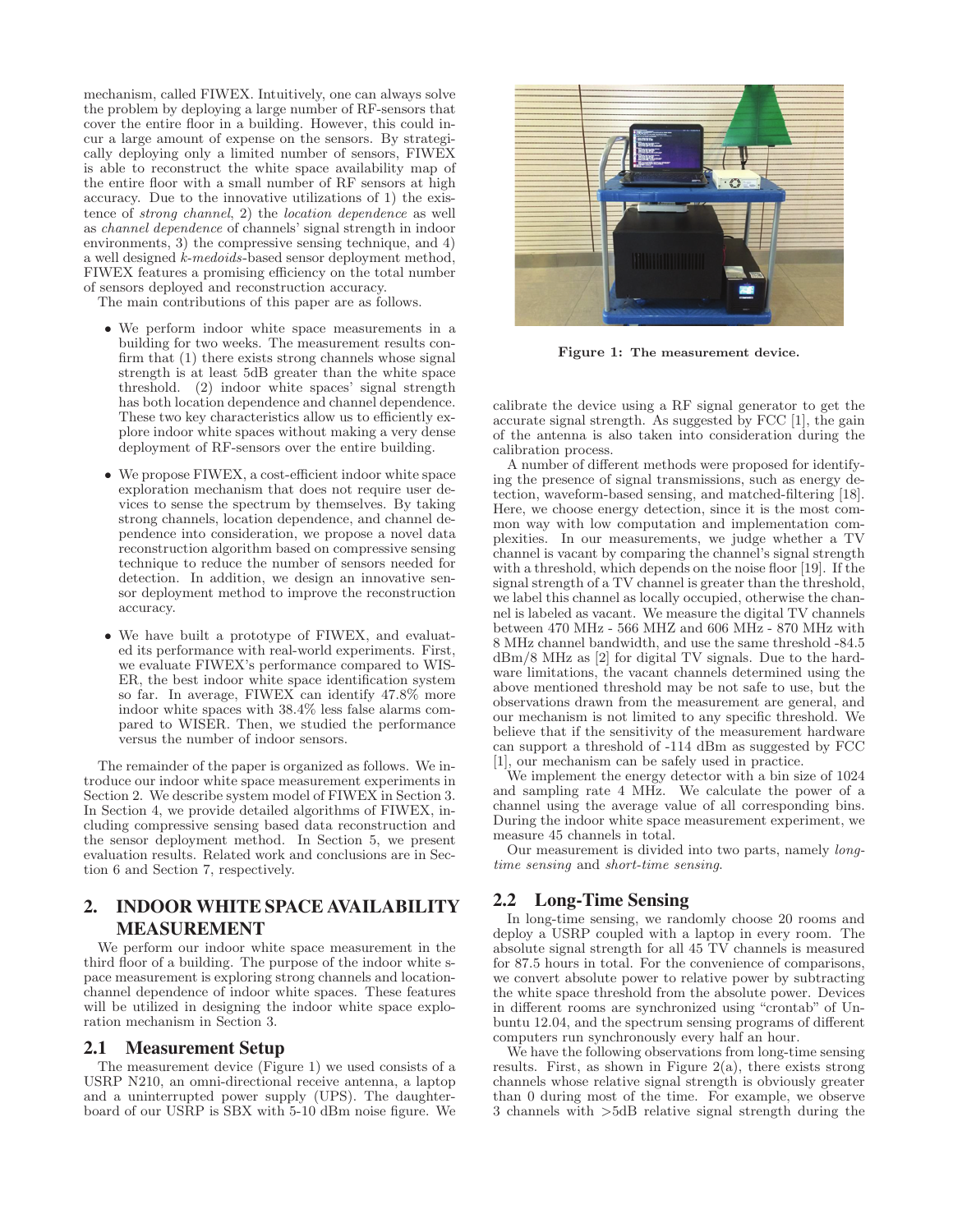

**Figure 2: Results of indoor white space measurement**

whole 87.5 hours interval. That means these three channels are long time occupied in room 11.

Second, we observe that a channel may have different signal strengths in different locations. As shown in Figure 2(b), the relative signal strength of channel 13 in room 11 is greater than 5 dB during the whole measurement period; in room 9, the channel's relative signal strength moves up and down around 5 dB; in room 1 it is always below 5 dB.

Finally, short term occupied channels exist. We refer a channel which is occupied for some periods of time and vacant for the rest of time as a short term occupied channel. Figure 2(c) shows two short term occupied channels (channel 2 in room 13 and channel 27 in room 11) whose relative signal strength moves up and down around 0.

Long-time sensing experiment results show the existence of strong channels and short term occupied channels. If we find strong channels and consider them always strong in the future, then we can pay our attention to the short term occupied channels, and in this way, the resources (e.g., RFsensors, energy) can be more efficiently utilized. Actually, there exists weak channels whose signal strength is lower than the white space threshold in our measurement experiments, but we don't consider them as always weak in order to protect the licensed user.

#### 2.3 Short-Time Sensing

Indoor short-time sensing experiments collect the spatialchannel features of indoor white space. Our indoor white space exploration mechanism was designed based on the data collected during this process.

We choose 67 typical locations labeled as location 1 to location 67, and measure all 45 TV channels at every location and record the received signal strength using our movable device (a cart with a USRP, an antenna, a laptop, and a UPS). After each round of short-time sensing, we get a Measurement Matrix (MM), which is a  $67 \times 45$  matrix denoted by M. M contains the absolute signal strength for 45 channels at 67 locations, each row/column of which represents a location/channel. We perform 14 rounds of short-time sensing in a period of two weeks and get 14 measurement matrices in total. From the short-time sensing, we have the following observations.

First, Figure 2(d) shows the indoor white space availability map where white blocks represent white spaces and black blocks represent occupied channels. We observed that the signal strength of a channel at different locations could be different (a channel could be occupied at some locations while be vacant at others). This is mainly caused by the complex indoor signal attenuation patterns due to obstructions (e.g., walls). If we directly use the outdoor white space exploration approaches to indoor scenarios, we will lose a lot of white spaces.

Second, in Figure  $2(e)$ , the relative signal strength of all channels is similar at four different locations (1, 26, 28, 31). Prior work [2] described this kind of relationship between different locations according to locations' similarity. They treat the correlated locations as a group and represents the white space availability of all locations in this group using only one of them. It is indeed a creative way to utilize the similarity relationship between locations. However, in our mechanism, we consider not only the similarity relationship but also the linear dependence between locations. Location dependence represents the linear dependence between different locations, that means any row of  $M$  can be approximately represented as a linear function of some of the other rows. Assume that  $M_i$  is ith row of M ( $M_i$  is a  $1 \times 45$  row vector containing the signal strength of  $45$  channels at location  $i$ ), we can approximate  $M_i$  as

$$
M_i \approx a_0 M_0 + a_1 M_{i_1} + a_2 M_{i_2} + \dots + a_k M_{i_k},
$$

where  $M_0$  is a  $1 \times 45$  row vector equals to  $(1, 1, ..., 1)$  and  $M_{i_1}, M_{i_2}, ..., M_{i_k}$   $(i_1, i_2, ..., i_k \neq i)$  are the  $i_1$ th,  $i_2$ th, ...,  $i_k$ th rows of MM, and  $a_0, \ldots, a_k$  are the weight parameters. Similar to location dependence, we define channel dependence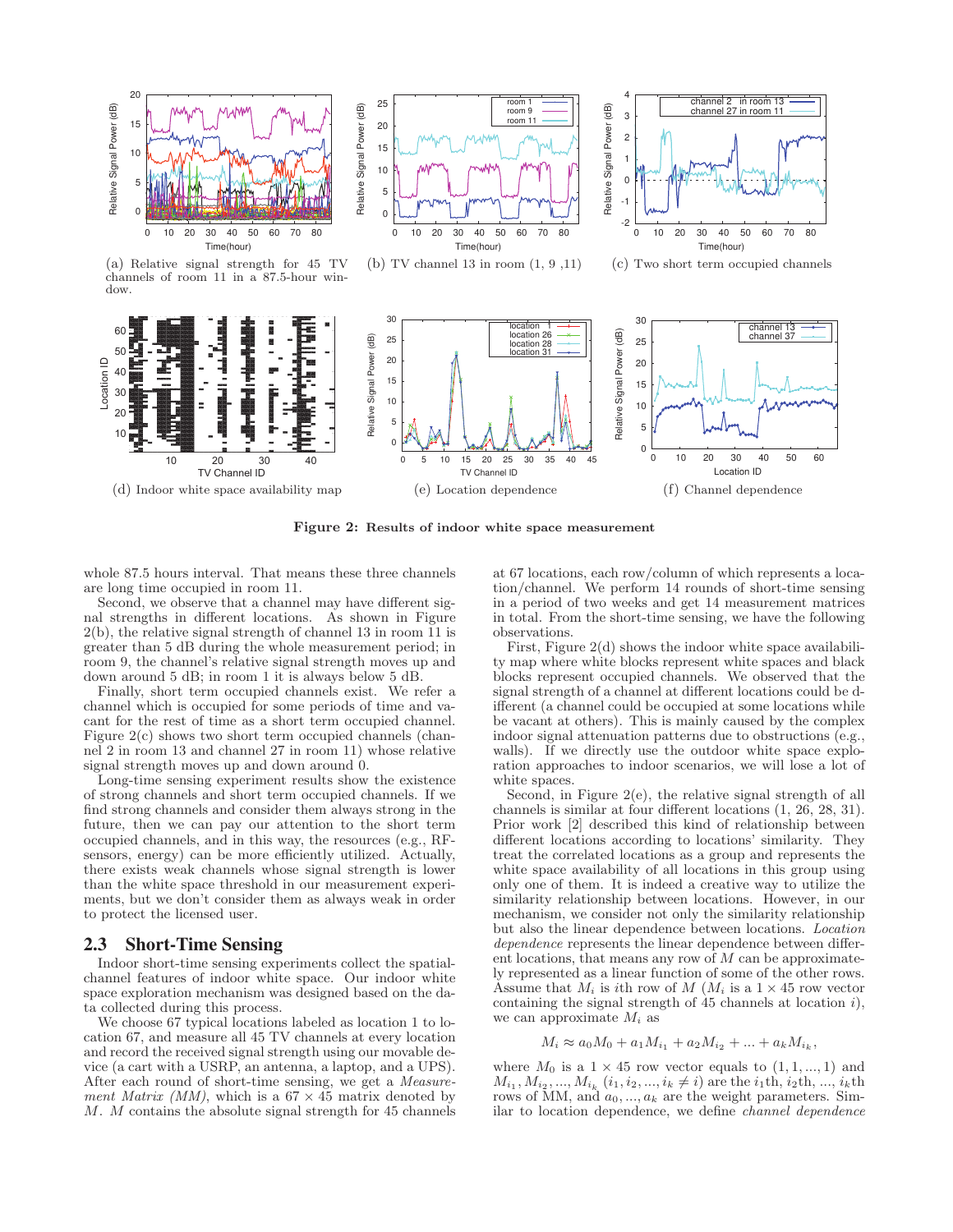as the linear dependence of channels. As shown in Figure  $2(f)$ , although the similar relationship is not suitable here as the signal strength of channel 13 and channel 37 are not close, our linear dependence relationship works well since the difference of them is almost fixed in different locations. According to the definition of relative location-channel matrix X (Section 3.1), we got that location-channel dependence also exists in  $X$ , since  $M - X$  is a constant matrix. In Section 4.3, we introduce a novel way to draw the location-channel dependence.

## 2.4 Summary

The indoor white space measurements give us a better understanding about the characteristics of indoor white spaces. Below we summarize guidelines for designing FIWEX.

- Strong channels are occupied for most of time, thus we can neglect these channels once we spot them.
- Location dependence and channel dependence allow us to infer a channel's signal strength or status based on its correlated channels or locations.

In next section, we will show how to use these guidelines to make FIWEX cost-efficient and accurate.

# 3. SYSTEM MODEL

FIWEX aims to accurately identify indoor white spaces with a small number of RF sensors deployed. As shown in Figure 3, FIWEX is mainly composed of two parts: central server and real time sensing module. The central server receives the real-time sensing results reported by the indoor sensors, and maintains the historical sensing records. Upon receiving a query for availability of the white space at a certain location from a user, the central server calculates the up-to-date indoor white space availability map, and make a respond.



**Figure 3: System architecture of FIWEX.**

#### 3.1 Real Time Sensing Module

We describe the real time sensing module using our test building with 67 locations as an example. The real time sensing module's job is choosing a part of these 67 locations, placing a sensor at each chosen location, performing a "partial sensing" (since not all 67 locations have sensors deployed), and sending the data to the central server.

If the real time sensing module deploys sensors at all 67 locations, clearly the central server can get complete shorttime sensing data. However, due to the cost considerations, real time sensing module aims to use less number of sensors to get complete sensing data.

For ease of presentation, we define the following matrices:

• **Relative Location-Channel Matrix (RLCM)**: is a  $67 \times 45$  matrix recording channels' relative signal strength. RLCM is denoted by X, where  $X(i, j)$  is the relative signal strength of channel  $j$  at location  $i$ .

$$
X(i,j) = M(i,j) - TH,
$$

where TH is the white space threshold. If  $X(i, j)$  < 0, then channel  $j$  is vacant at location  $i$ , otherwise occupied.

• **Binary Index Matrix (BM)**: is a  $67 \times 45$  matrix, which indicates where the sensors are deployed. BM is denoted by  $B$ , and for any channel  $j$  between 1 and 45

$$
B(i,j) = \begin{cases} 0 & \text{if no sensor is deployed at location } i, \\ 1 & \text{otherwise.} \end{cases}
$$

• **Direct Sensory Matrix (DM)**: is a 67 × 45 matrix, which records the relative signal strength at locations with sensors deployed. For locations without a sensor, the corresponding rows in DM contain 45 0s. DM is denoted by D:

$$
D(i,j) = \begin{cases} X(i,j) & \text{if } B(i,j) = 1, \\ 0 & \text{if } B(i,j) = 0. \end{cases}
$$

This means  $D = B \circ X$ , where  $\circ$  refers to the Hadamard product.  $(D = B \circ X \text{ means } D(i, j) = B(i, j)X(i, j)).$ 

Given a specific number of sensors, different deployments of these sensors lead to different performance of FIWEX. (We will discuss our indoor sensor deployment method in Section 4.5). Once a sensor deployment is determined,  $B$  is fixed. Sensors deployed at different locations collect absolute signal strength in real time and the corresponding relative ones are recorded in D. After that, real time sensing module submits matrix  $D$  to the central server at regular intervals.

## 3.2 Central Server:

The central server of FIWEX consists of two parts: data reconstruction and white space database.

In data reconstruction part, a complete relative locationchannel matrix is reconstructed based on the direct sensory matrix  $(D)$ . We define the reconstructed matrix as follows:

• **Reconstructed Matrix (RM)**: is a  $67 \times 45$  matrix generated by interpolating the missing values in D. RM is denoted by  $\overline{X}$ .

Data reconstruction part aims to find  $\tilde{X}$  that approximates X as accurate as possible.

Strong channels can be utilized to improve the accuracy of data reconstruction. In contrast to existing works, observations in Section 2.2 (Figure 2(b)) show that different locations may have different strong channels. Based on this observation, we define the strong channel matrix as follows:

• **Strong Channel Matrix (SCM)** : is a 67×45 matrix that indicates strong channels in different locations. SCM is denoted by

$$
S(i, j) = \begin{cases} 1 & \text{channel } j \text{ is a strong channel at location } i, \\ 0 & \text{otherwise.} \end{cases}
$$

Given  $D$ ,  $B$  and  $S$  as inputs, the central server performs data reconstruction based on compressive sensing. We will present the details of this process in Section 4.

White space database receives the result of data reconstruction  $\tilde{X}$ , and produces the up-to-date indoor white space availability map according to  $\tilde{X}$ . In order to avoid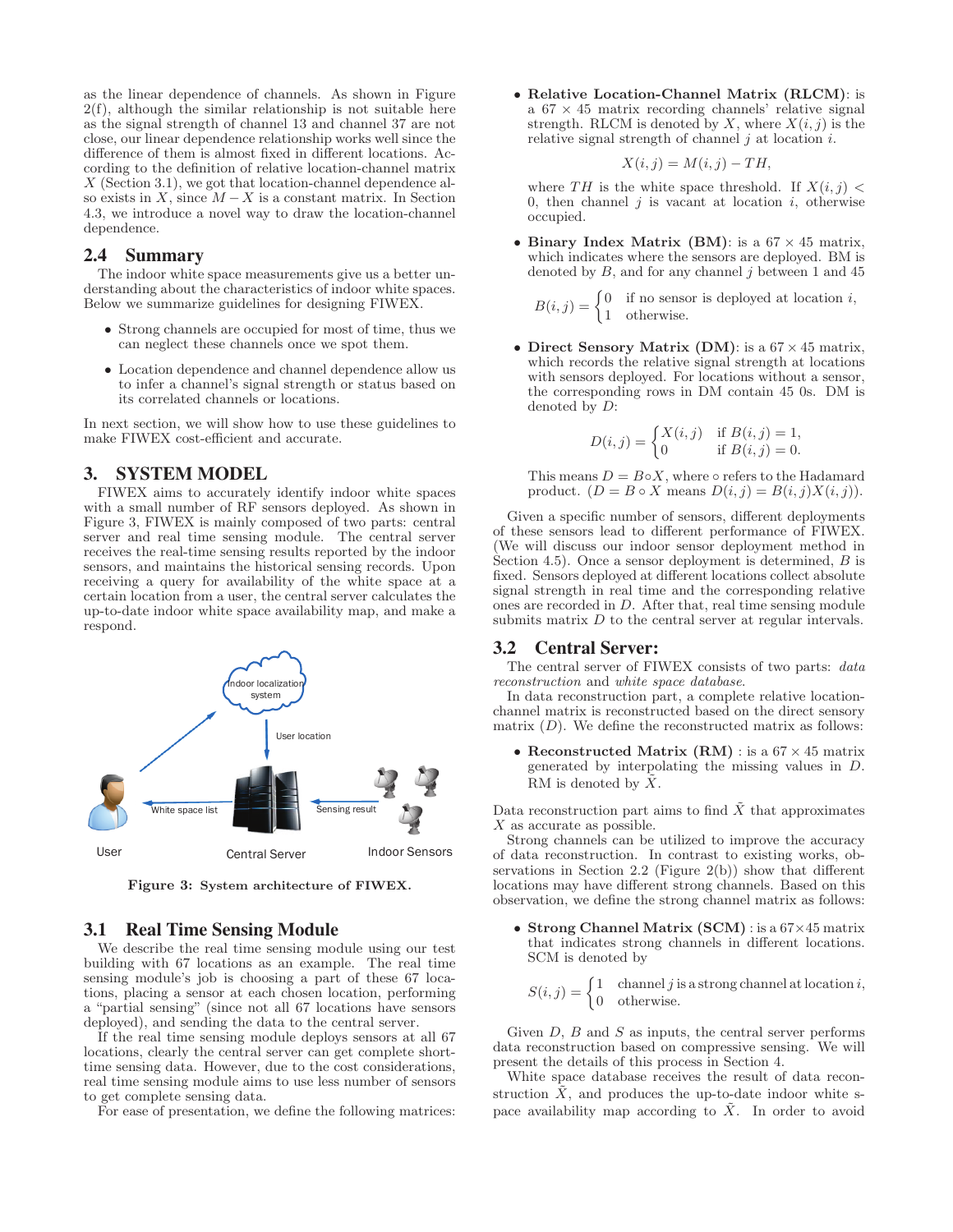interference with licensed users, we compare  $\tilde{X}(i, j)$  with  $PR$  (instead of 0) to decide whether channel j at location i is vacant. We define the reconstructed indoor white space availability map as

$$
MAP(i, j) = \begin{cases} 1 & \text{if } \tilde{X}(i, j) < PR, \\ 0 & \text{if } \tilde{X}(i, j) \ge PR, \end{cases}
$$

where PR is the protection range ( $PR = -0.7$  by default). Hence, MAP approximately denotes the availability (1 for vacant and 0 for occupied) of indoor white spaces with a low false alarm rate.

Users submit their indoor positions to the central server through an indoor localization system [20, 21]. Given the indoor position of a user, the database first finds one of the 67 profiled locations which is the nearest to the user, and then returns the white space list of this profiled location to the user after considering the interference with neighbors. Here for simplicity, FIWEX assumes the white space availability of a non-profiled location is the same as the availability of the nearest profiled one. We leave the case where these two availability results are not equal to our future work. We have to note that our approach proposed in the paper is to efficiently identify indoor white spaces. A closely related problem on how to utilize the identified indoor white spaces without interfering is our another future work.

# 4. DATA RECONSTRUCTION AND SENSOR DEPLOYMENT

In this section, we present our compressive sensing based indoor white space reconstruction algorithm, and propose a cost-efficient sensor deployment method.

Compressive sensing is a generic data reconstruction technique based on the structure and redundancy of real-world signals or datasets [3–6]. So far, compressive sensing has been widely applied to different realms [7–11]. However, indoor white spaces have unique strong channels and locationchannel dependence. Consequently, we cannot directly apply the traditional compressive sensing technique to the relative location-channel matrix recovery. To deal with this issue, we introduce strong channels and location-channel dependence to compressive sensing, and solve the problem using alternative least square method. Compressive sensing based data reconstruction algorithms perform very differently given different data loss patterns [8], and thus different sensor deployments may lead to different performance of FIWEX. In order to find appropriate locations to deploy sensors, we propose a k-medoids [13] based sensor deployment method.

#### 4.1 Compressive Sensing

Given  $D$ ,  $B$  and  $S$ , compressive sensing can help us to approximately reconstruct  $X$ . According to the theory of compressive sensing, matrices with low-rank feature can be reconstructed with a high accuracy. When the vector containing all singular values of a matrix is sparse, the matrix is low-rank. In Figure 4, we illustrate the distribution of singular values in 7 of the 14 relative location-channel matrices we got in the short time sensing experiments. The X-axis presents the i-th singular values, and the Y-axis presents the normalized values of  $i$ -th singular value. This figure suggests that the energy is always contributed by the top several singular values in X. In average, the top  $25\%$  singular values contribute most of the energy in this graph. This phenomenon reveals that  $X$  exhibits approximate low-rank structure. The followings are the details about our compressive sensing algorithm.

We begin with the Singular Value Decomposition (SVD) using the similar methodology as [7]. SVD is a kind of fac-



**Figure 4: Low-rank feature of** X**.**

torization of a matrix, and it is a useful tool for creating lowrank matrix approximation. Here, we generalize the discussion of the relative location-channel matrix  $(X)$  to an  $m \times n$ matrix. For the  $m \times n$  matrix X, there exists a factorization of the form

$$
X = U\Sigma V^T = \sum_{i=1}^{\min(m,n)} \sigma_i \mathbf{u}_i \mathbf{v}_i^T,
$$
 (1)

where U is an  $m \times m$  unitary matrix (*i.e.*,  $UU^T = U^T U = I$ ),  $V^T$  is the transpose of an  $n \times n$  unitary matrix,  $\Sigma$  is an  $m \times n$ diagonal matrix with the singular value  $\sigma_i$  of X on the main diagonal, where  $\sigma_i \geq \sigma_{i+1}$ . Here  $\mathbf{u}_i$  and  $\mathbf{v}_i$  are the *i*th columns of U and V, respectively. As we mentioned before, the top  $25\%$  singular values of X contribute most of the sum of all singular values, and this means that

$$
\sum_{i=1}^{r} \sigma_i \approx \sum_{i=1}^{\min(m,n)} \sigma_i \tag{2}
$$

and

$$
\sum_{i=1}^{r} \sigma_i \mathbf{u}_i \mathbf{v}_i^T \approx \sum_{i=1}^{\min(m,n)} \sigma_i \mathbf{u}_i \mathbf{v}_i^T,
$$
 (3)

where  $r \ll min(m, n)$ . Hence we can approximately represent  $X$  as

$$
\tilde{X} = \sum_{i=1}^{r} \sigma_i \mathbf{u}_i \mathbf{v}_i^T,
$$
\n(4)

where r is the rank of  $\tilde{X}$ . Actually,  $\tilde{X}$  is the best r-rank approximation that minimize the Frobenius norm  $\|\cdot\|_F$  between X and  $\tilde{X}$ . That is,  $\tilde{X}$  is the solution to:

Minimize 
$$
||X - \tilde{X}||_F
$$
,  
Subject to  $\text{rank}(\tilde{X}) \le r$ . (5)

In the indoor white space exploration, we are given D and required to estimate  $X$ . Then, we can judge whether a channel is busy or not at a given location. It is impossible to directly solve  $(5)$ , since we do not know the value of original matrix and the proper rank. Instead, we use  $B \circ X = D$ as the constraint. Considering the low rank property of  $X$ , we can alternatively solve the following rank minimization problem:

Minimize 
$$
rank(X)
$$
,  
Subject to  $B \circ X = D$ . (6)

However, it is also difficult to solve this rank minimization problem as it is non-convex. So, we transform it to the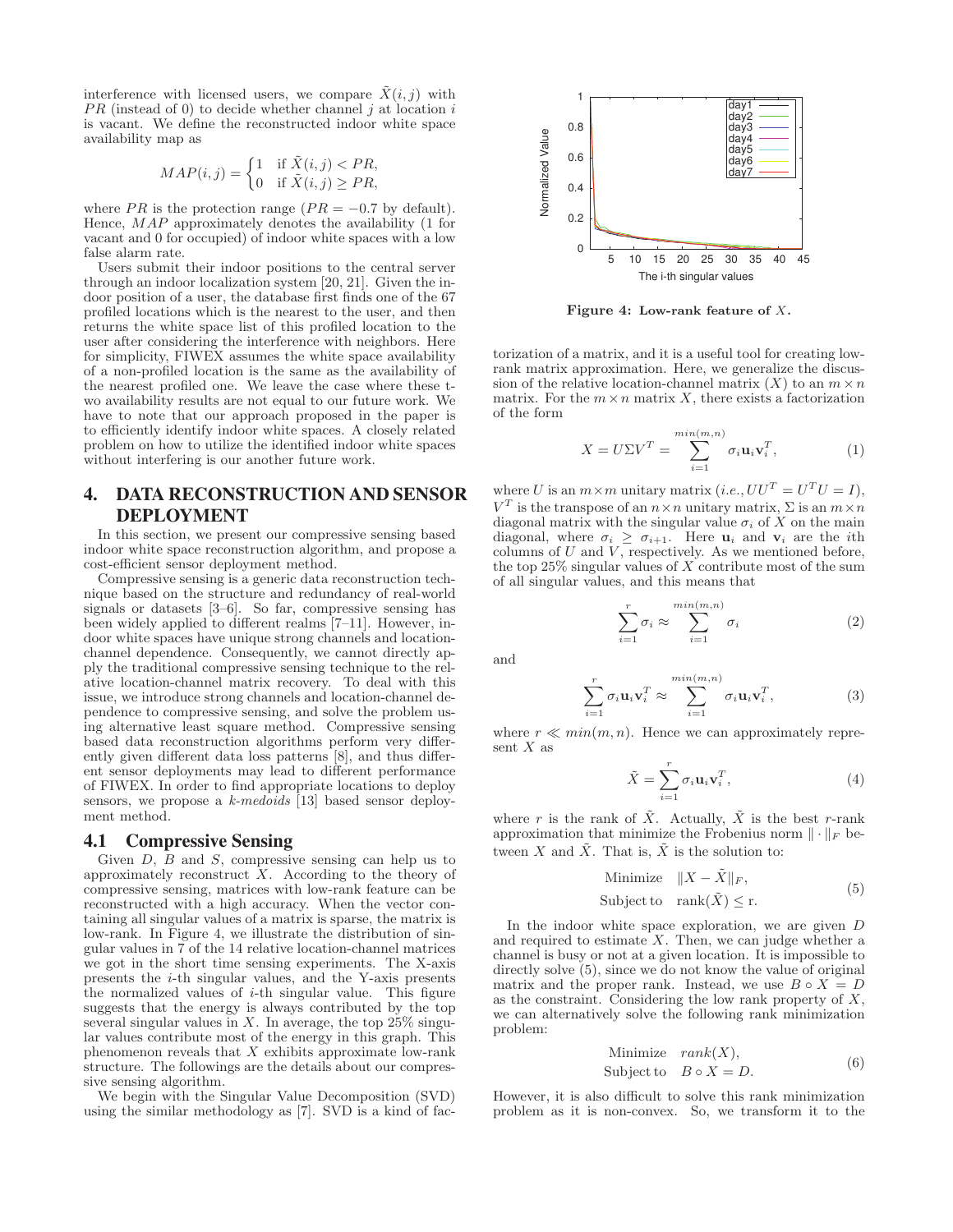nuclear norm minimization problem in help of the SVD-like factorization of  $X$ :

$$
X = U\Sigma V^T = LR^T,\t\t(7)
$$

where  $L = U \Sigma^{1/2}$ ,  $R = V \Sigma^{1/2}$ .

According to the compressive sensing theory [3, 4], we can perform the rank minimization by solving the nuclear norm minimization problem for the low rank matrix  $LR^T$ , if the isometry property [4] holds on binary index matrix B. Therefore we just need to minimize the sum of  $L$  and  $R$ 's Frobenius norms:

Minimize 
$$
||L||_F^2 + ||R||_F^2
$$
,  
\nSubject to  $B \circ (LR^T) = D$ . (8)

It is usually difficult to find  $L$  and  $R$  that strictly satisfy  $(8)$ , because (i) the direct sensory matrix D contains noise, (ii) X is just approximately low-rank in the real world, and the rank of  $X$  may be largely different in different indoor environments. Thus, we use Lagrange multiplier method to solve (8):

Minimize 
$$
||B \circ (LR^T) - D||_F^2 + \lambda (||L||_F^2 + ||R||_F^2)
$$
. (9)

In this way, the constraint  $B \circ (LR^T) = D$  is not strictly enforced, and we use the Lagrange multiplier  $\lambda$  to control the tradeoff between the precise fit to the measurement and the rank minimization.

The compressive sensing approach (9) finds the global low-rank structure in matrix X. We can further improve the accuracy in two ways: strong channel improvement and location-channel dependence improvement.

#### 4.2 Introducing Strong Channel

Performance of the compressive sensing based indoor white space reconstruction can be improved by taking strong channels into consideration. In contrast to most prior works, which just define a single set of strong channels shared by all indoor locations, we argue that different locations have different strong channels as shown in Section 2. Based on this observation, we define strong channel matrix  $S$  in Section 3.2 to describe the spatial variance of strong channels.

In short-time sensing experiment, we obtain 14 short-time sensing data (MMs) in total and we use 7 of them as the training set while the other 7 are used for evaluation. If the signal strength of channel  $j$  at location  $i$  are at least 5dB higher than the white space threshold in all 7 training MMs, then channel  $j$  is a strong channel at location  $i$ and  $S(i, j) = 1$ ; otherwise,  $S(i, j) = 0$ . We simply consider strong channels as always busy because channels that carry strong signals are normally used for TV broadcast and TV broadcasting arrangement is normally in long term (e.g., years). Hence, S can be used in FIWEX.

To combine compressive sensing and strong channels' feature, we define new Binary Index Matrix  $B_s$  and Direct Sensory Matrix  $D_s$  considering the influence of  $S$ :

$$
B_s(i,j) = \begin{cases} 1 & \text{if } S(i,j) = 1, \\ B(i,j) & \text{otherwise.} \end{cases}
$$
  

$$
\begin{cases} g(i,j) & \text{if } S(i,j) = 1 \\ 0 & \text{otherwise.} \end{cases}
$$

$$
D_s(i,j) = \begin{cases} ave_{ij} & \text{if } S(i,j) = 1, \\ D(i,j) & \text{otherwise.} \end{cases}
$$

Here  $ave_{ij}$  is the average relative signal strength of channel  $j$  at location  $i$  in the training set. In this way, formula  $(9)$ can be rewritten as

Minimize 
$$
||B_s \circ (LR^T) - D_s||_F^2 + \lambda (||L||_F^2 + ||R||_F^2)
$$
. (10)

### 4.3 Introducing Location-Channel Dependence

The channel dependence and location dependence (Section 2) represent the channel/location structure of indoor white spaces, and can be utilized to improve the performance of FIWEX. Taking compressive sensing, strong channels, channel dependence and location dependence into consideration, we expand  $(10)$  as follows:

Minimize 
$$
||B_s \circ (LR^T) - D_s||_F^2 + \lambda (||L||_F^2 + ||R||_F^2)
$$
  
  $+ ||P(LR^T) - P_0||_F^2 + ||(LR^T)C - C_0||_F^2,$  (11)

where  $P$  and  $P_0$  are the location dependence constraint matrices, while  $C$  and  $C_0$  represent the channel dependence constraint matrices. Since different choices of  $P$ ,  $P_0$ ,  $C$ , and  $C_0$  yield different performance of FIWEX, we discuss how to choose these matrices in the following section.

#### *4.3.1 Choice of location-channel dependence constraint matrices*

**Choice of**  $P_{(67\times67)}$  **and**  $P_{0(67\times45)}$ : Matrix P and  $P_0$  represent the location dependence in relative location-channel matrix  $(X)$  and express the linear relationship between different rows of  $X_{(67\times45)}$ . We propose an innovative way to find appropriate P and  $P_0$ . For each row  $X_i$  of X, location dependence means that we can approximate  $Y_i$  as a tion dependence means that we can approximate  $X_i$  as a linear function of other K most correlated rows  $X_{i_k} (k =$  $1, 2, ..., K$  and  $i_k \neq i$ ) of  $X_i$ . We will discuss the proper value of  $K$  in Section 4.3.2. The correlation between different rows is measured by the sum of Pearson product-moment correlation coefficient [32]. Then we perform multivariate linear regression to find a set of weights  $w_{i_k}$ , such that  $X_i$ can be best approximated by a linear function of  $X_{i_k}$ :

$$
X_i \approx w_{i_0} X_0 + \sum_{k=1}^{K} w_{i_k} X_{i_k},
$$
\n(12)

where  $X_0$  is a row vector  $(1 \times 45)$  equals to  $(1, 1, 1, ..., 1)$ . Initially, every element of  $P$  is set to be 0. For the *i*-th row of P, we set  $P(i, i) = 1$ ,  $P(i, i_k) = -w_{i_k}$ , for  $k = 1, 2, ..., K$ . We also set  $P_0(i, j) = w_{i_0}$  for  $j = 1, 2, ..., 45$ . In this way,

$$
P(LR^{T}) - P_0 = \begin{bmatrix} X_1 - \sum_{k=1}^{K} w_{1_k} X_{1_k} - w_{1_0} X_0 \\ X_2 - \sum_{k=1}^{K} w_{2_k} X_{2_k} - w_{2_0} X_0 \\ \dots \\ X_{67} - \sum_{k=1}^{K} w_{67_k} X_{67_k} - w_{67_0} X_0 \end{bmatrix},
$$

and it describes the difference between each row and its linear representation. Since  $X_i \approx w_{i_0} X_0 + \sum_{k=1}^R w_{i_k} X_{i_k}$ , the<br>value of  $||P(LR^T) - P_0||_F^2$  is expected to be small. Therefore,<br>the suistance of  $||P(LR^T) - P_0||_F^2$  is minimizing (11) guar the existence of  $||P(LR^T) - P_0||_F^2$  in minimizing (11) guar-<br>antess the location dependence in X and this really improve antees the location dependence in  $X$  and this really improve the reconstruction accuracy.

**Choice of**  $C_{(45\times45)}$  and  $C_{0(67\times45)}$ : Matrix C and  $C_0$  rep-<br>resent the channel dependence in relative location-channel matrix  $(X)$ , and express the linear relationship between different columns of  $X_{(67\times45)}$ . Actually, the way to find C and  $C_0$  is almost the same as that of finding P and  $P_0$ , except that  $C$  and  $C_0$  consider the columns of  $X$  instead of rows. In this way, the channel dependence in  $X$  is guaranteed by  $||(LR^T)C - C_0||_F^2$  in (11).

#### *4.3.2 Stability of location-channel dependence*

In this part, we study the stability of the location-channel dependence based on the short-time indoor sensing results, and then find the proper value of  $K$ . In Section 2.3, a total of 14 short-time sensing data sets were collected and we can get 14 relative location-channel matrices (RLCM)  $X^{(1)}$ ,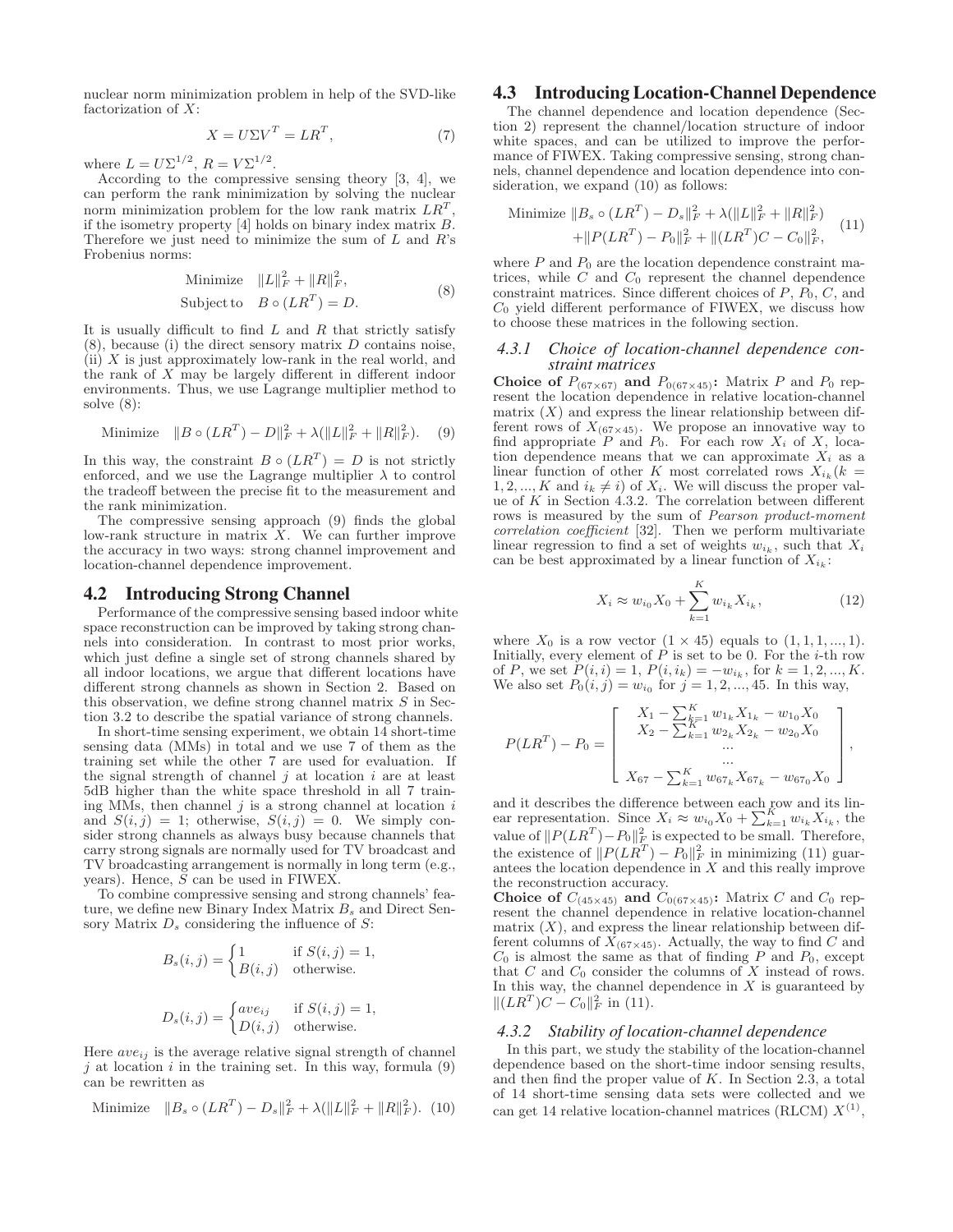$X^{(2)}$ , ...,  $X^{(14)}$ . We calculate P,  $P_0$ , C, and  $C_0$  based on one of these 14 RLCMs. If the location dependence and channel dependence are stable over time, then  $P$ ,  $P_0$ ,  $C$ , and  $C_0$ we get can approximately represent the location dependence and channel dependence of other 13 RLCMs.

We calculate P,  $P_0$ , C, and  $C_0$  based on  $X^{(1)}$  in the way described in Section 4.3.1. As we mentioned before, the value of  $||PX^{(1)} - P_0||_F^2$  and  $||X^{(1)}C - C_0||_F^2$  is expected to be small. If the value of  $\|PX^{(i)} - P_0\|_F^2 (\|X^{(i)}C - C_0\|_F^2)$  $(i = 2, 3, ..., 14)$  is close to  $||PX^{(1)} - P_0||_F^2(||X^{(1)}C - C_0||_F^2)$ , then the four matrices  $(P, P_0, C, C_0)$  can approximately represent the location-channel dependence in  $X^{(i)}$  (i = 2, 3, ..., 14). As a result, the location dependence and channel dependence are stable over time.

We compare  $\|PX^{(1)} - P_0\|_F^2$  and the average of  $\|PX^{(i)} - P_0\|_F^2$  $P_0 \Vert_F^2$   $(i = 2, 3, ..., 14)$ , and set

$$
DIFF_P = \frac{\left[\frac{1}{13} \sum_{i=2}^{14} \|PX^{(i)} - P_0\|_F^2\right] - \|PX^{(1)} - P_0\|_F^2}{\|PX^{(1)} - P_0\|_F^2}
$$

Similarly, we set

$$
DIFF_C = \frac{[\frac{1}{13} \sum_{i=2}^{14} ||X^{(i)}C - C_0||_F^2] - ||X^{(1)}C - C_0||_F^2}{||X^{(1)}C - C_0||_F^2}
$$

If the values of  $DIFF<sub>F</sub>$  and  $DIFF<sub>G</sub>$  are small, then the location dependence and channel dependence are stable. Figure tion dependence and channel dependence are stable. Figure 5 shows the value of  $DIFF_P$  and  $DIFF_C$ , when K varies from 1 to 30.  $DIFF_P$  gets its minimum value (1.54) when  $K = 1$  and  $DIFF_C$  gets its minimum value (1.28) when  $K = 2$ . It means that we would obtain very similar P,  $P_0, C$ , and  $C_0$  using different  $X^{(i)}$  as input, indicating that the location-channel dependence is consistent across different days. Since  $DIFF_P$  and  $DIFF_C$  get their minimum value when  $K = 1$  and  $K = 2$ , respectively, we set  $K = 1$ when calculating P and  $P_0$  and  $K = 2$  when calculating C and  $C_0$ .



**Figure 5: Stability of location dependence and channel dependence**

#### 4.4 Data Reconstruction Algorithm

Data reconstruction part aims to find  $\tilde{X} = \tilde{L}\tilde{R}^T$  that optimize (11). We design an algorithm to get  $\tilde{L}$  and  $\tilde{R}$  based on alternating least squares method. Before solving (11), we should scale P,  $P_0$ , C, and  $C_0$  so that  $||P(LR^T) - P_0||_F^2$  $||(LR^T)C - C_0||_F^2$  and  $||B_s \circ (LR^T) - D_s||_F^2$  in (11) are of<br>similar order of magnitude, otherwise they may overshadow similar order of magnitude, otherwise they may overshadow each other during the optimization process [7].

As shown in Algorithm 1,  $L$  is randomly initialized. Then we fix L and find proper  $\hat{R}$  to optimize (11) by finding its derivative with respect to  $R<sup>T</sup>$  and making the derivative be equal to zero. Next we fix  $R$  and find the proper  $L$  in a similar way. We repeat this process until convergence. In Algorithm 1, we repeat for t times  $(t = 100 \text{ by default}).$ 

We now explain the alternating least squares method in detail. First, we assume that  $L$  is fixed and find proper  $R$ 

#### **Algorithm 1** Compressive sensing

#### **Input:**

 $D_s$ : DM with strong channels,  $B_s$ : BM with strong channels,  $\lambda$ : Lagrange multiplier, t: iteration times, r: rank bound,  $\tilde{v}$ : initially a sufficiently large number.

# **Output:**

.

.

 $X$ : estimation matrix

1:  $L \leftarrow random\_matrix(67, r)$ 2: **for** 1 to t **do** 3:  $R \leftarrow \text{findDer}(B_s, D_s, L, \lambda, r);$ <br>4:  $L \leftarrow \text{findDer}(B_s^T, D_s^T, R, \lambda, r);$ 4:  $L \leftarrow \text{findDer}(B_s^T, D_s^T, R, \lambda, r);$ <br>5:  $v \leftarrow ||B_s \circ (LR^T) - D_s||_F^2 + \lambda$  $\sum_{s}^{T}, D_s^T, R, \lambda, r);$ 5:  $v \leftarrow \|B_s \circ (LR^T) - D_s\|_F^2 + \lambda (\|L\|_F^2 + \|R\|_F^2)$  $+\|P(LR^T) - P_0\|_F^2 + \|(LR^T)C - C_0\|_F^2$ 6: **if**  $v < \tilde{v}$  **do**<br>7:  $\tilde{L} \leftarrow L; \tilde{R}$ 7:  $\tilde{L} \leftarrow L; \tilde{R} \leftarrow R; \tilde{v} \leftarrow v$ <br>8: end if 8: **end if** 9: **end for** 10:  $\tilde{X} \leftarrow \tilde{\tilde{L}} \tilde{R}^T$ 11: return  $X;$ 

to minimize (11). It seems that we should set the derivative of (11) with respect to  $R^T$  to 0, but it's difficult to directly find this derivative. Thus, we try another way to solve this problem. We alternatively use (10) as the objective function and  $||P(LR^T) - P_0||_F^2$ ,  $||(LR^T)C - C_0||_F^2$  as constraints just<br>like [8] That means in every iteration, we find the L and like [8]. That means in every iteration, we find the L and  $R$  through making the derivative of  $(10)$  to be 0 (line 3-4 in Algorithm 1), then we compare the new value of  $(11)(v)$  to the current smallest value  $(\tilde{v})$ . If  $v < \tilde{v}$ , we update  $\tilde{L}$  and  $\tilde{R}$ , otherwise, we do nothing (line 5-8 in Algorithm 1). The evaluation results in Section 5 show that Algorithm 1 really performs well.

Algorithm 2 describes the detailed derivation process. Let

$$
f(L, R^T) = ||B_s \circ (LR^T) - D_s||_F^2 + \lambda (||L||_F^2 + ||R^T||_F^2),
$$

and  $L$  be fixed. The value of  $R$  can be obtained by solving:  $\frac{\partial f}{\partial R^T} = \mathbf{0}$ . Let  $\Theta = R^T$ , we have

$$
\frac{\partial f(L,\Theta)}{\partial \Theta} = \frac{\partial (\|B_s \circ (L\Theta) - D_s\|_F^2 + \lambda (\|L\|_F^2 + \|\Theta\|_F^2))}{\partial (\sum_{j=1}^{45} \|Diag(b_j)L\theta_j - d_j\|_F^2 + \lambda \|\theta_j\|_F^2)}
$$
(13)

where  $\boldsymbol{b}_j$ ,  $\boldsymbol{d}_j$ , and  $\boldsymbol{\theta}_j$  represent the *j*th column of  $B_s$ ,  $D_s$  and Θ, respectively, and Diag(*b<sup>j</sup>* ) refers to a diagonal matrix with elements of  $\mathbf{b}_j$  on its main diagonal.  $\frac{\partial f(L,\Theta)}{\partial \Theta} = \mathbf{0}$  is equal to that for every *i* from 1 to 45 equal to that for every  $j$  from 1 to 45

$$
\frac{\partial f(L,\Theta)}{\partial \theta_j} = \mathbf{0},
$$

which means

$$
\frac{\partial (\|Diag(b_j)L\theta_j-d_j\|_F^2+\lambda\|\theta_j\|_F^2)}{\partial \theta_j}=0.
$$
 (14)

Equation (14) is a linear least squares problem and we have

$$
\boldsymbol{\theta_j} = (Q_j^T Q_j + \lambda I_r)^{-1} (Q_j^T \boldsymbol{d_j}),
$$

where  $Q_j = Diag(b_j)L$ . At last, the value of R can be calculated by  $R = \Theta^T$ . When R is fixed, L can be found in a similar way.

#### 4.5 Sensor Deployment

As mentioned before, different deployments of sensors lead to different performance of FIWEX. Although brute-force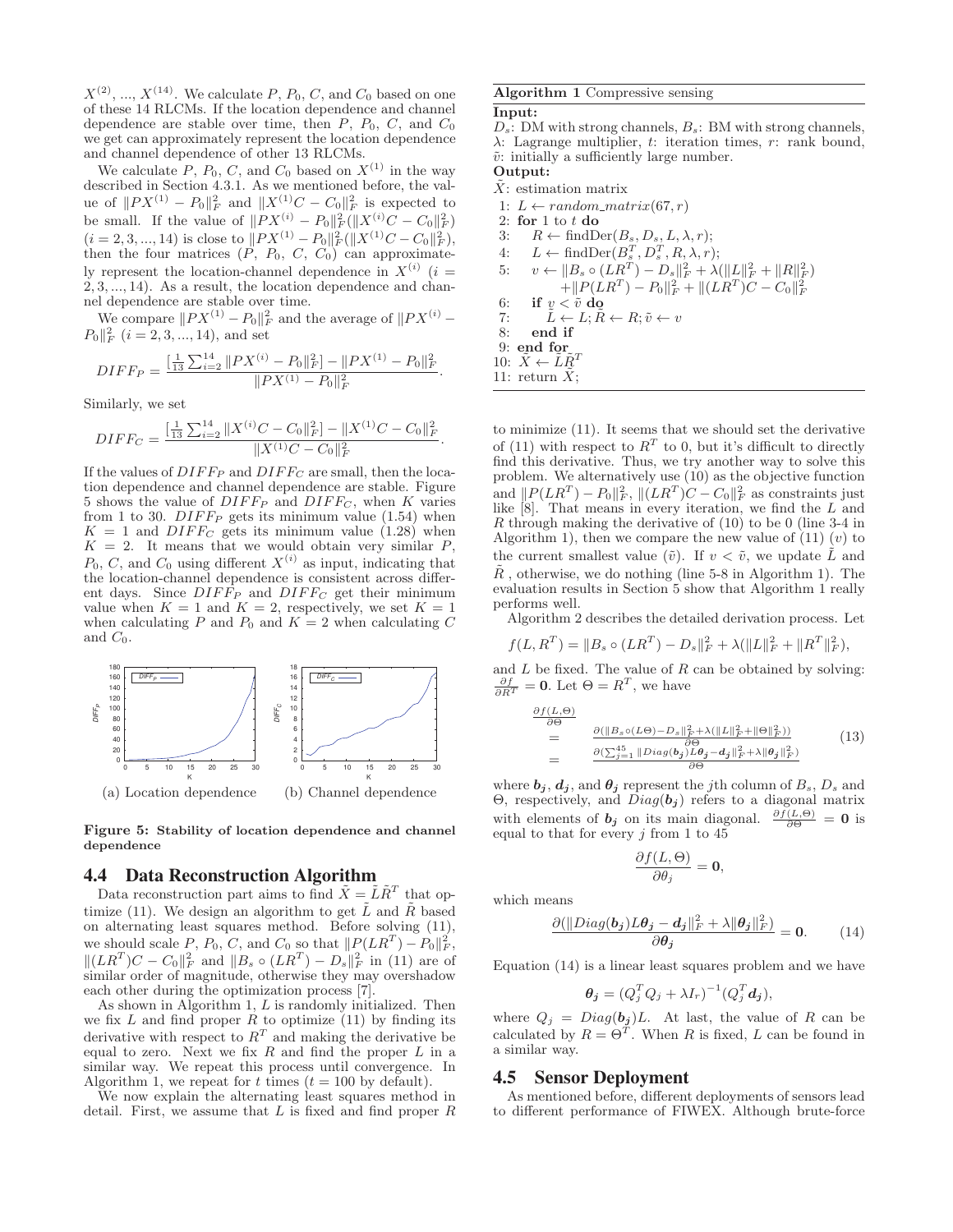#### **Algorithm 2** Derivation

 $\Theta^T = \mathbf{findDer}(B_s, D_s, L, \lambda, r)$ 1:  $[m, n] = size(B_s);$ 2: **for**  $j = 1$  to *n* **do**; 3:  $Q_j \leftarrow Diag(b_j)L;$ <br>4:  $\theta_j = (Q_i^T Q_j + \lambda I_j)$ 4:  $\theta_j = (Q_j^T Q_j + \lambda I_r)^{-1} (Q_j^T d_j);$ <br>5: ond for 5: **end for** 6: **return**  $\Theta^T$ ;

enumeration of indoor locations can find the best deployment solution, the computation overhead is unacceptable  $(C_{67}^N - 1$  comparisons are needed given N sensors). In this section, we propose a novel sensor deployment method based on location dependence and the clustering technique.

As we mentioned in Section 2, there exists linear dependences between different locations. In section 4.3, we utilize the location dependence to improve the performance of FI-WEX by representing the channels strength at one location in form of the linear combination of those at other K most correlated locations. Given N sensors, FIWEX can collect the channels strength of N locations, and then reconstruct channels strength of all locations based on them. Furthermore, if the channels strength in every location can be approximated by the combination of these N locations, the reconstruction accuracy would be high. Hence, deploying sensors at "independent" locations is a good choice as every one of them can represents a set of correlated locations.

Clustering is a useful method to deploy sensors at "independent" locations. Our sensor deployment algorithm can be briefly divided into two steps: (i) Cluster all locations into N groups  $(N$  is the number of sensors here). (ii) Deploy one sensor in each center of these  $N$  groups. In particular, we choose k-mediod [13] technology to do the clustering and use the sum of Pearson product-moment correlation coefficients of one row as the similarity metric. In Algorithm 3 line 2, kmedoids $(X, N)$  divides the rows of X into N clusters, the centers of which are stored in  $SL$ .  $v$  stores the sum of all distances between every row and the center of cluster it belongs to, and a smaller v means a better clustering result. Considering the truth that k-medoids clustering algorithm may find the local optimization, we run kmedoids for 100 times and select the best result. Then we deploy  $N$  sensors in the N cluster centers.

At last, we consider the stability of the clustering results. In Section 4.3.2, we show that the location dependence is stable over time, as a result, the clustering algorithm based on location dependence is also stable. That means, if we deploy sensors according to different relative location-channel matrices, the results would be similar.

| <b>Algorithm 3</b> Sensor deployment               |
|----------------------------------------------------|
| Input:                                             |
| $X$ : relative location-channel matrix             |
| $N$ : the number of given sensors                  |
| $v_{opt}$ : initially a sufficiently large number. |
| Output:                                            |
| $SL_{opt}$ : a list of sensor locations            |
| 1: for $1 \text{ to } 100$ do                      |
| $[SL, v] =$ kmedoids $(X, N);$<br>2:               |
| 3: if $v < v_{opt}$ do                             |
| 4:<br>$SL_{opt} = SL; v_{opt} = v;$                |
| 5:<br>end if                                       |
| $6:$ end for                                       |
| 7: return $SL_{opt}$ ;                             |
|                                                    |



**Figure 6: Average FA rate, WS Loss Rate and CDF curves.**

## 5. PERFORMANCE EVALUATION

In this section, we perform experiments to evaluate the performance of FIWEX. To the best of our knowledge, WIS-ER is the most efficient indoor white space exploration system till now, and we examine the cost-efficiency of FIWEX by comparing it to WISER. First, we evaluate the performance of FIWEX and WISER in the scenarios of 10 sensors and 30 sensors. Then we compare the FA Rates and WS Loss Rates of FIWEX and WISER in different number of sensors, and we calculate the ratio of extra white spaces identified by FIWEX. The evaluation results show that FIWEX is better than WISER.

#### 5.1 Methodology

To evaluate FIWEX's performance, we build a prototype of it on the third floor of a building. We set the white space threshold to be -84.5dBm/8 MHz as WISER does, and a total of 14 short-time sensing data sets were collected. We divide these 14 data sets into two parts: one part of 7 data sets for training FIWEX, the other part for evaluations. From the training set, we get 7 relative location-channel matrices, and we use the average of these 7 relative locationchannel matrices to find  $P$ ,  $P_0$ ,  $C$ ,  $C_0$  and to deploy sensors. Then we evaluate the performance of FIWEX based on the other 7 datasets. We choose FA Rate and WS Loss Rate as the metrics of system's performance. Their definitions are as follows.

- **False Alarm Rate (FA Rate)**: the ratio between the number of channels that a system mis-identifies as vacant and the total number of vacant channels identified by the system.
- **White Space Loss Rate (WS Loss Rate)**: the ratio between the number of channels that a system misidentifies as occupied and the total number of actuallyvacant channels.

Since we use 7 datasets for evaluation, we get 7 sets of FA Rates and WS Loss Rate, then we use their average in the following part of evaluation.

#### 5.2 Performance Comparison With WISER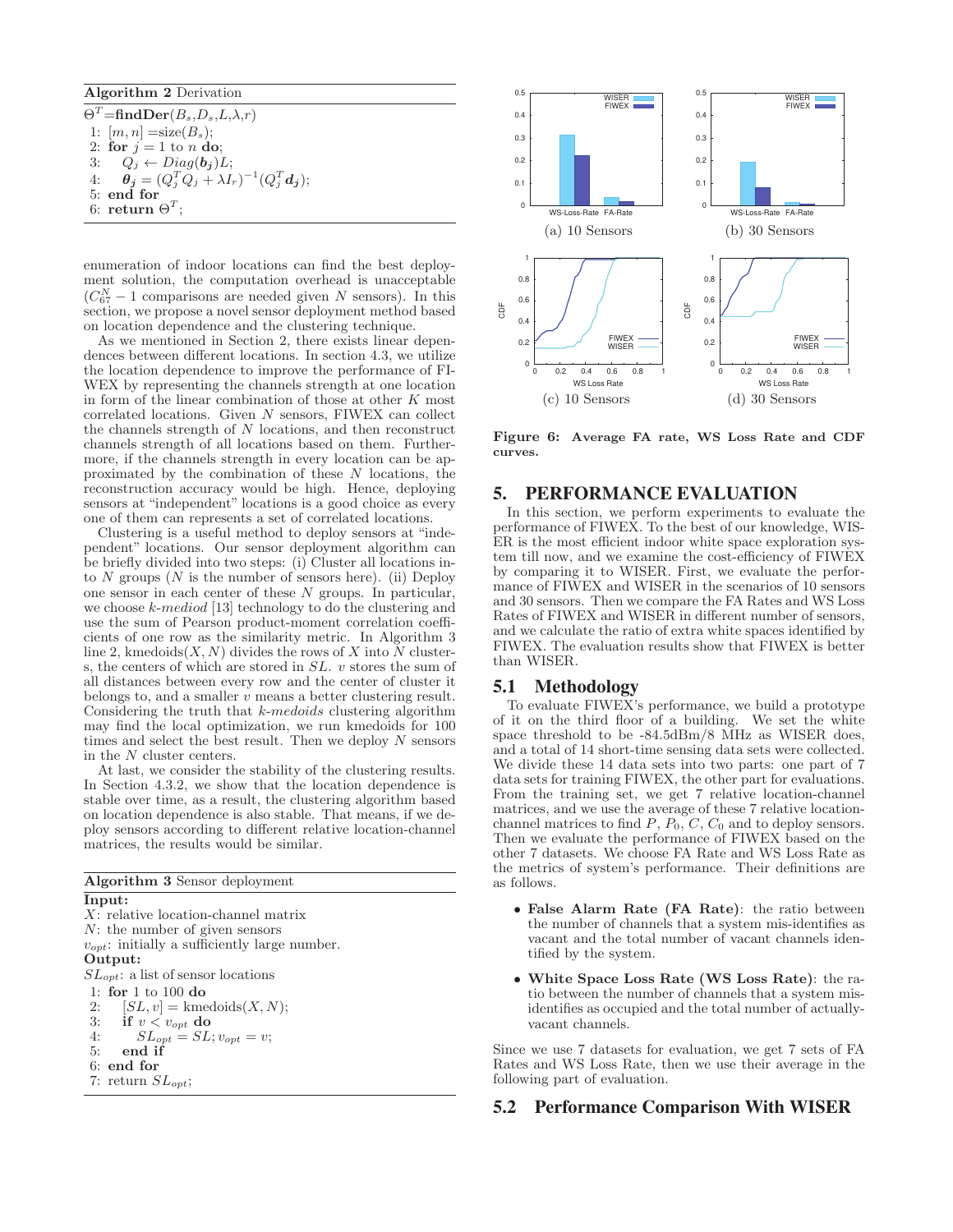

**Figure 7: Evaluation results on the number of indoor sensors**

We first run FIWEX and WISER using two different numbers of sensors: 10 and 30, and compare their FA Rates and WS Loss Rates. As shown in Figure 6(a), when there are 10 sensors, the FA Rate and WS Loss rate of FIWEX are 1.8% and 22.3% while WISER performs an FA rate 3.6% and a WS Loss Rate 31.3%. The result shows that FIWEX has lower or better FA Rate and WS Loss Rate compared with WISER when 10 sensors are used. We also depict the CDF (Cumulative Distribution Function) curves of WS Loss Rate after calculating the WS Loss Rate for each location. Figure 6(c) shows the CDF curves of WS Loss Rate of FIWEX and WISER with 10 sensors. In WISER, 83.6% locations suffer a WS Loss Rate that is higher than 30%. The number is 26.9% in FIWEX. In WISER, 71.6% locations suffer a WS Loss Rate which is higher than 40% while the number is only 1.5% in FIWEX. Figure 6(b) shows the FA Rates and WS Loss Rates in the scenario of 30 sensors and the corresponding CDF curves are shown in Figure 6(d). These two figures shows that FIWEX also outperforms WISER in 30 sensors scenario.

#### 5.3 Performance on The Number of Indoor Sensors

In a general indoor scenario, there exists a tradeoff between system performance and the number of indoor sensors that are deployed. To understand this tradeoff, we vary the number of sensors from 1 to 66 (when there are 67 sensors, FA Rate and WS Loss Rate of FIWEX and WISER are both 0), and evaluate the performance of FIWEX and WISER. In this experiment, we define the following four metrics to describe the FIWEX's performance improvement compared to WISER.

- **Absolute FA Rate improvement:** the difference between FA Rates of WISER and FIWEX.
- **Relative FA Rate improvement:** the ratio between absolute FA Rate improvement and the corresponding

FA rate of WISER. (If the FA Rate of WISER is 0 while the absolute FA Rate improvement is not 0, we set the relative FA Rate improvement to be -1.)

- **Absolute WS Loss Rate improvement:** the difference between WS Loss Rates of WISER and FIWEX.
- **Relative WS Loss Rate improvement:** the ratio between absolute WS Loss Rate improvement and the corresponding WS Loss rate of WISER. (If the WS Loss Rate of WISER is 0 while the absolute WS Loss Rate improvement is not 0, we set the relative WS Loss Rate improvement to be -1.)

In Figure 7(a), we compare the FA Rates. It is clear that the FA Rates of FIWEX are lower than those of WISER in most cases. Actually, the average FA rate (from 1 sensor to 66 sensors) of WISER is 1.25% while this number is 0.77% for FIWEX. FIWEX has an average absolute FA Rate improvement of 0.48% and an average relative FA Rate improvement of 38.4% compared with WISER.

Figure 7(d) shows the WS Loss Rate of FIWEX and WIS-ER with different number of indoor sensors. The average WS Loss Rate (from 1 sensor to 66 sensors) of WISER is 20.3% and for FIWEX, this number is 10.6%. FIWEX has an average absolute WS Loss Rate improvement of 9.7% and an average relative WS Loss Rate improvement of 47.8% compared to WISER. Figure 7(b) and Figure 7(e) show the absolute and relative WS Loss Rate improvement versus the number of indoor sensors, respectively, and they demonstrate the amount of extra white spaces FIWEX can identify compared with WISER.

We depict the CDF curves of FIWEX regarding to the FA Rates and WS Loss Rates of all locations. Figure 7(c) shows the 6 CDF curves (10,20,...,60 sensors) about FA rate, and considering the attributes of FA rate (the value of FA rate is small), we change the range of axes to [0:0.2] and [0.7:1]. The CDF curve is "higher" when more sensors are used, and this means that the number of locations with high FA Rates